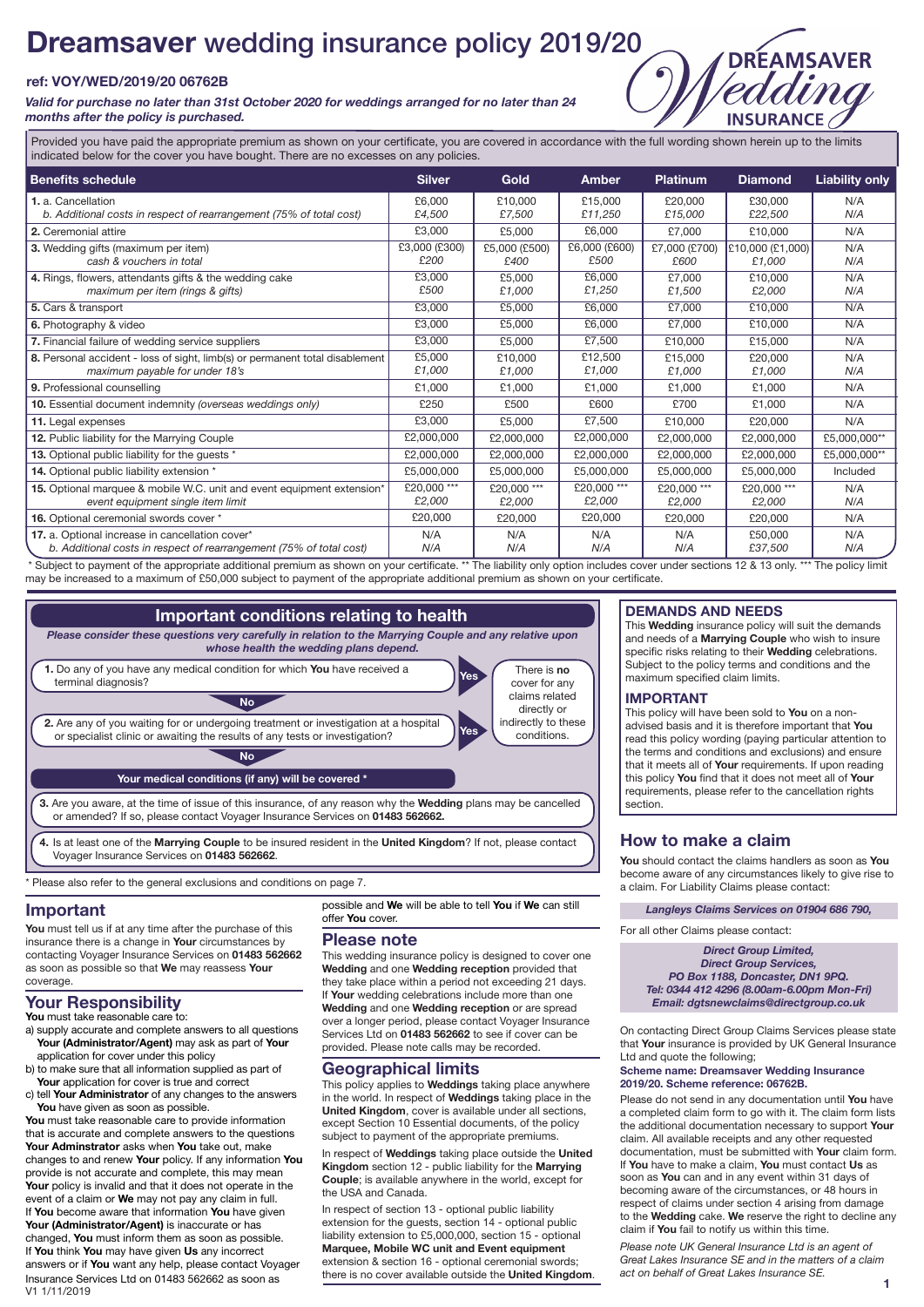### **Insurers**

Dreamsaver wedding insurance is arranged by Voyager Insurance Services Ltd & underwritten by UK General Insurance Ltd on behalf of Great Lakes Insurance SE. Great Lakes Insurance SE is a German insurance company with its headquarters at Königinstrasse 107, 80802 Munich. UK Branch office: Plantation Place, 30 Fenchurch Street, London, EC3M 3AJ.

Voyager Insurance Services Ltd and UK General Insurance Limited are authorised and regulated by the Financial Conduct Authority.

Great Lakes Insurance SE, UK Branch, is authorised by Bundesanstalt für Finanzdienstleistungsaufsicht and sy Banacoanolation: Than Banchelone, Inglashedding<br>subject to limited regulation by the Financial Conduct Authority and Prudential Regulation Authority. Firm Reference No. 769884. Details about the extent of their regulation by the Financial Conduct Authority and Prudential Regulation Authority are available on request.

### **Financial Services Compensation Scheme**

Great Lakes Insurance SE, is covered by the Financial Services Compensation Scheme (FSCS). **You** may be entitled to compensation from the scheme, if they cannot meet their obligations. This depends on the type of business and the circumstances of the claim. Most insurance contracts are covered for 90% of the claim with no upper limit. **You** can get more information about compensation scheme arrangements from the FSCS or visit www.fscs.org.uk.

**You** may also contact the FSCS on their Freephone number: 0800 678 1100 or 020 7741 4100 or **You** can write to: Financial Services Compensation Scheme, PO Box 300, Mitcheldean, GL17 1DY.

# **UK General Insurance Ltd Privacy Notice**

**We** are UK General Insurance Ltd, referred to as "**We/ Us/Our**" in this notice. **Our** data controller registration number issued by the Information Commissioner's Officer is Z7739575.

This privacy notice is relevant to anyone who uses **Our** services, including policyholders, prospective policyholders, and any other individuals insured under a policy. **We** refer to these individuals as "**You/Your**" in this notice.

**We** are dedicated to being transparent about what **We** do with the information that **We** collect about **You. We** process **Your** personal data in accordance with the relevant data protection legislation.

### **Why do we process your data?**

The provision of **Your** personal data is necessary for **Us** to administer **Your** insurance policy and meet **Our** contractual requirements under the policy. **You** do not have to provide **Us** with **Your** personal data, but **We** may not be able to proceed appropriately or handle any claims if **You** decide not to do so.

#### **What information do we collect about you?**

Where **You** have purchased an insurance policy through one of **Our** agents, **You** will be aware of the information that **You** gave to them when taking out the insurance. The agent will pass **Your** information to **Us** so that **We** can administer **Your** insurance policy.

For specific types of insurance policies, for example when offering **You** a travel insurance policy, **We** may process some special categories of **Your** personal data, such as information about **Your** health.

**We** have a legitimate interest to collect this data as **We** are required to use this information as part of **Your** insurance quotation or insurance policy with **Us**. **We** may also process the data where it is necessary for a legal obligation, or as part of the establishment or defence of a legal claim.

### **UK General's full privacy notice**

This notice explains the most important aspects of how **We** use **Your** data. **You** can get more information about this by viewing **Our** full privacy notice online at http://ukgeneral.com/privacy-notice or request a copy by emailing **Us** at dataprotection@ukgeneral.co.uk. Alternatively, **You** can write to us at: Data Protection, UK General Insurance Ltd, Cast House, Old Mill Business Park, Gibraltar Island Road, Leeds, LS10 1RJ.

GREAT LAKES INSURANCE SE INFORMATION NOTICE Personal Data provided in connection with this policy will be used and processed in line with the Information Notice. A copy of this is available at https://www.munichre.com/en/service/privacy- tatement/ index.html.<br>V1 1/11/2019 V1 1/11/2019 **2**

# **Governing Law**

Unless some other law is agreed in writing, this policy is governed by English law. If there is a dispute, it will only be dealt with in the courts of England or of the country within the **United Kingdom** in which **Your** main residence is situated.

## **Cancellation rights**

**We** hope **You** are happy with the cover this policy provides. However, if after reading this certificate, this insurance does not meet with **Your** requirements, please return it to Voyager Insurance Services Ltd, within 14 days from the day of purchase or the day on which **You** received **Your** policy documentation, whichever is the later. On the condition that no claims have been made or are pending, Voyager Insurance Services Ltd, will then return **Your** premium in full. Thereafter **You** may cancel the insurance cover at any time by informing Voyager Insurance Services Ltd however no refund of premium will be payable. The insurer may at any time cancel any insurance document by giving 14 days notice in writing where there is a valid reason for doing so. A cancellation letter will be sent to **You** at **Your** last known address. Valid reasons may include but are not limited to;

**a.** Where **We** reasonably suspect fraud.

- **b.** Non-payment of premium.
- **c.** Threatening and abusive behaviour.
- **d.** Non-compliance with policy terms and conditions.
- **e. You** have not taken reasonable care to provide accurate and complete answers to the questions Voyager Insurance Services Ltd. asked.

Provided the premium has been paid in full **You** will be entitled to a proportionate rebate of premium in respect of the unexpired period showing on the insurance.

If **We** cancel the policy and/or any additional covers **You** will receive a refund of any premiums **You** have paid for the cancelled cover, less a proportionate deduction for the time **We** have provided cover.

Where **Our** investigations provide evidence of fraud or misrepresentation, **We** may cancel the policy immediately and backdate the cancellation to the date of the fraud or the date when **You** provided **Your administrator / Your agent** with incomplete or inaccurate information. This may result in **Your** policy being cancelled from the date **You** originally took it out and **We** will be entitled to keep the premium.

If **Your** policy is cancelled because of fraud or misrepresentation, this may affect **Your** eligibility for insurance with **Us**, as well as other insurers, in the future.

### **Fraud**

**You** must not act in a fraudulent way. If **You** or anyone acting for **You**:

- fails to reveal or hides a fact likely to influence whether **We** accept **Your** proposal, **Your** renewal, or any adjustment to **Your** policy;
- fails to reveal or hides a fact likely to influence the cover **We** provide;
- makes a statement to **Us** or anyone acting on **Our** behalf, knowing the statement to be false:
- sends **Us** or anyone acting on **Our** behalf a document,
- knowing the document to be forged or false; • makes a claim under the policy, knowing the claim to be false or fraudulent in any way;
- makes a claim for any loss or damage **You** caused deliberately or with **Your** knowledge; or
- 
- If **Your** claim is in any way dishonest or exaggerated,

**We** will not pay any benefit under this policy or return any premium to **You** and **We** may cancel **Your** policy immediately and backdate the cancellation to the date of the fraudulent claim. **We** may also take legal action against **You** and inform the appropriate authorities.

## **Important notice**

**We** would like to draw **Your** attention to some important features of your insurance including;

### *1. Insurance document*

**You** should read this document carefully. It gives full details of what is and is not covered and the conditions of the cover. Cover can vary from one policy to another so **You** should familiarise yourself with this particular insurance.

### *2. Conditions and exclusions*

Specific conditions and exclusions apply to individual sections of **Your** insurance, whilst general exclusions and conditions will apply to the whole of **Your** insurance.

### *3. Health*

This insurance contains restrictions regarding the health of the **Marrying Couple** and any relative (as defined) upon whose health the **Wedding** plans depend. **You** are advised to read this document carefully.

### *4. Property claims*

These claims are paid based on the value of the goods at the time **You** lose them and not on a 'new for old' or replacement cost basis. Allowance will be made for their age and likely condition.

#### *5. Limits*

This insurance has limits on the amount the insurer will pay under each section. Some sections also include other specific limits, for example, for any one item or for valuables in total.

### *6. Reasonable care*

**You** need to take all reasonable care to protect yourself and **Your** property, as **You** would if you were not insured. Any amounts the insurers will pay for property left unattended in a public place or unattended vehicle is very limited, as specified.

#### *7. Deposits*

This **Wedding** insurance policy provides cover for deposits that have already been paid prior to purchase, subject to the normal policy terms and conditions.

### *8. Excesses*

There are no excesses on any section of this policy.

### *9. Customer service*

**We** always try to provide a high level of service. However if **You** think **We** have not lived up to **Your** expectations, please refer to the wording which outlines our complaints procedure.

#### *10.Cancellation rights*

This insurance contains a 14 day cooling off period during which **You** can return it and get a full refund, providing there are no claims. **We** reserve the right to deduct from the rebate of premium the necessary costs incurred in processing the original sale and cancellation.

#### *11.Fraudulent claims*

It is a criminal offence to make a fraudulent claim.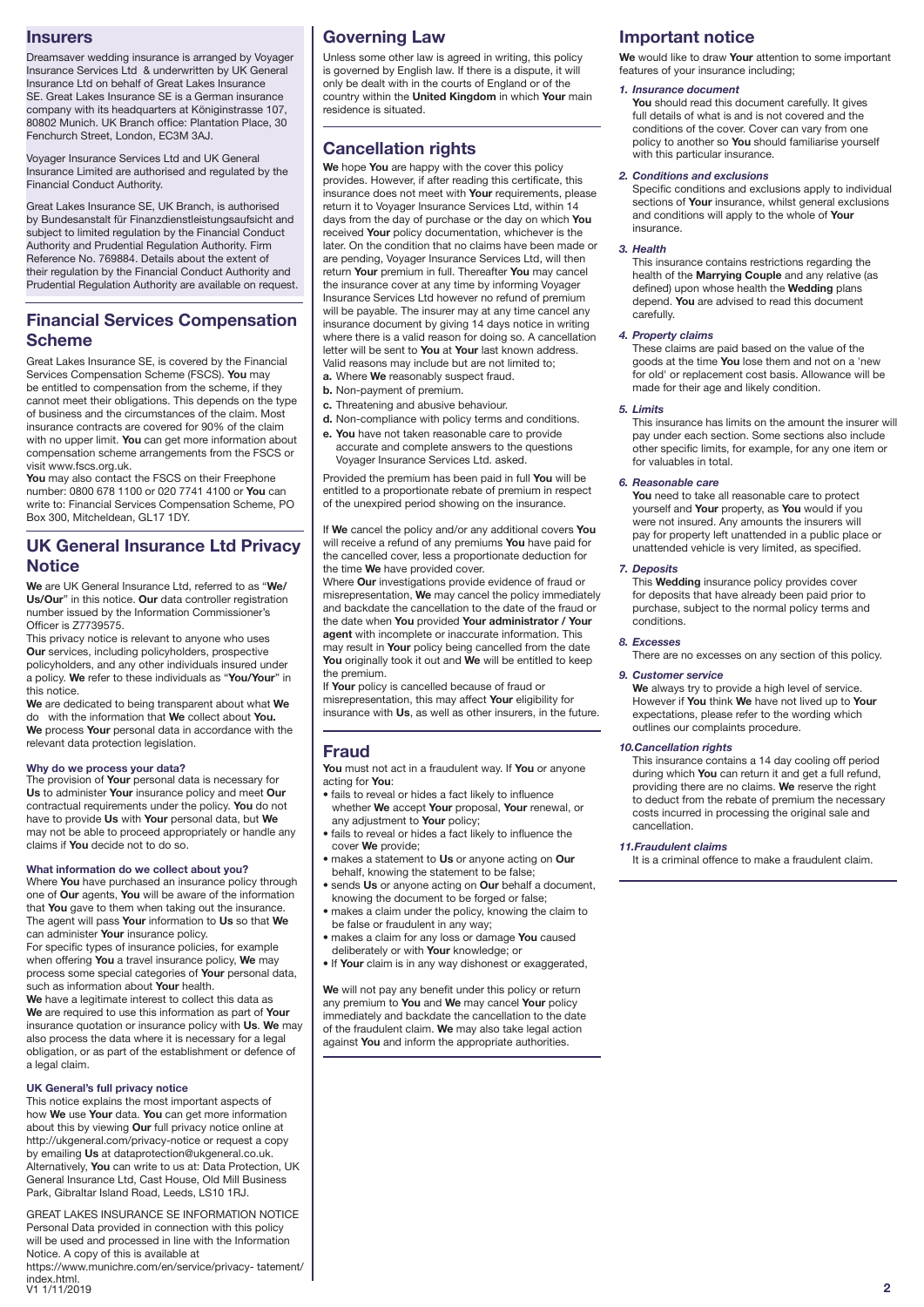# **Definitions**

Listed below are certain words that appear throughout the policy. In all cases they will have the meanings shown below.

*Accident/accidental* means a sudden, unexpected, unusual, specific, violent, external event, which occurs at a single identifiable time and place and independently of all other causes, results directly, immediately and solely in physical bodily injury which results in a loss.

*Additional costs* means the difference between the original cost of the **Wedding** and/or **Wedding** reception and the rearranged **Wedding** and/or **Wedding** reception.

**Administrator/Agent** means Voyager Insurance Services Ltd.

*Adverse weather* means weather conditions are such that they cause major disruption to travel services, thus

preventing the participants and the majority of the guests from reaching the **Wedding** venue.

*Attendants* means non-professional participants in the **Wedding**, traditionally attendant on the **Marrying Couple** .

*Bodily injury* means an identifiable physical injury caused by sudden, external, violent and visible means.

*Bridal attire* means clothing and accessories of a formal nature worn by the bride(s) at the **Wedding** whether hired or owned.

*Ceremonial attire* means clothing and accessories of the **Marrying Couple**, male and female attendants and the parents of the **Marrying Couple**, whether hired or owned, excluding ceremonial swords.

*Civil partnership* means a legally recognised union of two people, with similar rights and responsibilities to those of marriage.

*Event Equipment* means staging, chairs, tables, audio visual equipment and ancillary equipment whether hired, leased or owned by **You** (or by another person on **Your** behalf) solely for the purpose of **Your Wedding** and/ or **Wedding** reception and for which You (or such other person) are responsible.

*Home* means your permanent residential address in the **United Kingdom**, unless agreed by **Us** and confirmed in writing.

*Marquee* means the hired marquee or tent including gazebos, staging, flooring, chairs, tables and lighting. The period of hire must not exceed 5 days, unless agreed by **Us** and confirmed in writing.

*Marrying Couple* means the bride(s), groom(s) or Civil **Partners** 

*Mobile W.C. unit* means the hired-in temporary lavatory facilities, including fixtures & fittings. The period of hire must not exceed 5 days, unless agreed by **Us** and confirmed in writing.

*Period of insurance* means as specifically defined in each section of this insurance.

*Relative* means **Your** spouse, partner, fiancé(e), parent, parent-in-law, step-parent, son, son-in-law, step-son, daughter, daughter-in-law, step-daughter, grandparent, grandson, granddaughter, brother, brother-in-law, step-brother, sister, sister-in-law or step-sister.

*Resident* means a person who permanently resides in the **United Kingdom** .

*United Kingdom* means, for the purposes of this insurance, England, Scotland, Wales, Northern Ireland, Republic of Ireland, Channel Islands & the Isle of Man.

*Wedding* means a ceremony which creates a contract of marriage which is legally enforceable within the **United Kingdom**, including ceremonies of civil partnership, or, for the purposes of this insurance, a similar single, specific event/ceremony/blessing arranged to celebrate a marriage or renewal of vows.

*Wedding date* means the day specified on the certificate of insurance for the **Wedding** to take place, and where different, the date of the **Wedding** reception.

*Wedding gifts* means gifts for the **Marrying Couple**  presented for the purposes of celebrating the wedding, including cash and vouchers.

*Wedding reception* means the social gathering, including but not limited to, room hire and catering, following within no more than 21 days of the **Wedding**, at which the **Wedding** will be celebrated.

*Wedding rings* means the ring(s) exchanged by the **Marrying Couple** at the **Wedding** .

*Wedding services* means services traditional to the celebration of a **Wedding** such as; professional photography and/or professional video operation, professional **Wedding** planner, floral arrangements, hired cars or other transport, **Wedding** guest accommodation that is paid for by the **Marrying Couple**, toastmaster, venue, **Wedding** cake, ceremonial attire, catering, DJ/disco, band/musician or paid entertainment contracted by **You** to provide services at the **Wedding** or **Wedding** reception. **Wedding** gift list providers are not included.

*We, our* and *us* means UK General Insurance Ltd on behalf of Great Lakes Insurance SE.

*You* and *your* means the **Marrying Couple** named on the certificate of insurance or, for the purposes of sections 1, 7 and 17 and where appropriate, any of their relatives who would have made proven, significant financial contributions on which the **Wedding** plans depend. It is a condition of this insurance that at least one of the insured **Marrying Couple** is resident in the **United Kingdom**, unless agreed by us and confirmed in writing.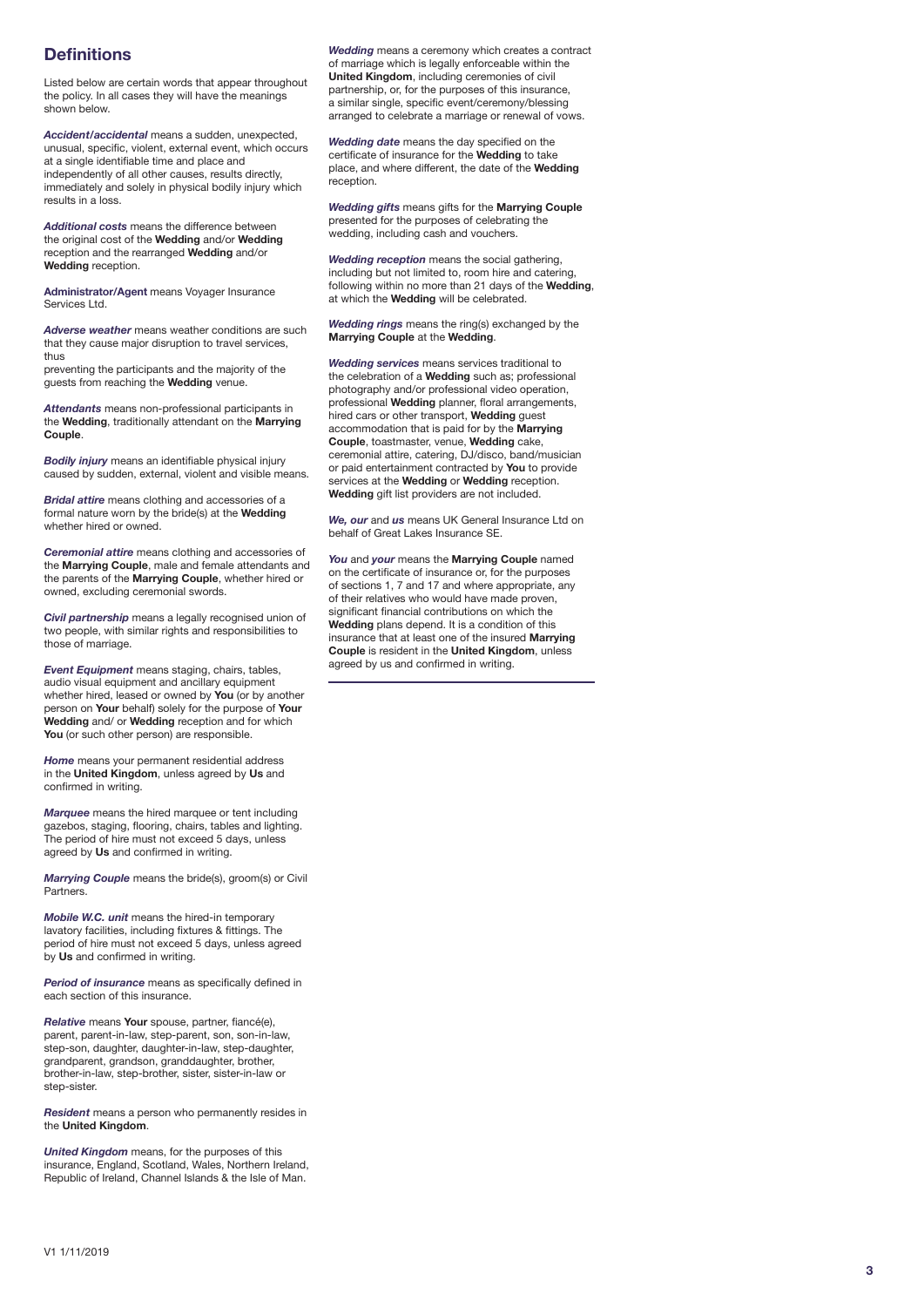# **Section 1**  Cancellation and rearrangement of the wedding and/or reception

*Cover under this section commences from the date the premium is paid, and applies until completion of the*  **Wedding** *and reception or a claim being made under this section of the policy, whichever occurs first.*

*Cover for bankruptcy or liquidation and adverse weather commences 14 days after the date the premium is paid.* 

### **A - Cancellation**

**You are covered** up to the amount shown in the benefits schedule for any irrecoverable expenses necessarily incurred by **You** in respect of ceremonial attire, flowers, photographs, caterers, transport, accommodation, paid for by the **Marrying Couple**, and the services from any other **Wedding** service supplier booked but not used as a direct result of the unavoidable cancellation of the **Wedding** and/or **Wedding** reception as the result of;

- **a.** the booked venue or caterers for the **Wedding** or **Wedding** reception being unable to hold **Your Wedding** due to an outbreak of infectious or contagious disease, damage to the venue (including marquee), murder or suicide at the venue, closure of the venue or caterers by the relevant authority, bankruptcy or liquidation.
- **b.** the death, injury or sickness of the **Marrying Couple** or a relative which would make continuance of the **Wedding** inappropriate.
- **c.** receipt of a summons for jury service for the second time where **You** can provide evidence that **You** are unable to defer the service.
- **d.** the unforeseen and total non-appearance on the day of any booked and paid for professional **Wedding** services.
- **e.** accidental complete loss of or severe damage to bridal/ceremonial attire (of the **Marrying Couple** only) which renders the items unwearable, where the purchase or hire of alternatives is not possible.
- **f.** redundancy, where notice is received at least 8 weeks after the issue of the certificate and qualifying for payment under the current redundancy legislation, of the **Marrying Couple** or any of their relatives who would have made proven, significant, financial contributions on which the **Wedding** plans depend.
- **g. Your** unforeseen cancellation of previously agreed leave orders of a serving member of the UK armed forces or unavoidable and necessary duty for the ambulance service, coastguard, fire brigade or police personnel.
- **h.** the non-appearance of the officiating minister or registrar.
- **i.** the inability of the **Marrying Couple** and the majority of the guests to reach the **Wedding** or **Wedding** reception venue due to adverse weather conditions. In respect of travel by air or sea, the booked arrival date must be at least 5 days before the **Wedding**.

### **B – Rearrangement**

In the event of cancellation of the **Wedding**, reception or services for reasons specified in part A above, **You** are also covered up to the amount shown in the benefits schedule to reimburse **You** for additional costs necessarily incurred in rearranging the **Wedding** and/or **Wedding** reception and/or **Wedding** services to a similar standard to the amount originally budgeted.

*Please note* that in respect of rearrangement, all additional costs and expenses must be notified to the claims handlers and agreed by them in advance of the rearranged **Wedding**.

### **You are not covered for**

- **a.** pecuniary losses recoverable from any other source.
- **b.** any directly or indirectly related claims if, at the time this insurance is arranged, the **Marrying Couple** and any relative upon whose health the wedding plans depend;

i. have been given a terminal diagnosis. ii.are waiting for or undergoing treatment or investigation at a hospital or specialist clinic or awaiting the results of any tests or investigation.

- **c.** any directly or indirectly related claims if, at the time this insurance is arranged, **You** are aware of any reason why the wedding plans may be cancelled or amended, unless agreed by **Us** and confirmed in writing. If **You** are in any doubt, please call Voyager Insurance Services Ltd on **01483 562662**.
- **d.** any claim arising directly or indirectly from;
	- i. government regulation or act.
	- ii. strikes or labour disputes.
- iii. unemployment other than redundancy as specified in 1 (a & e) above.
- **e. Your** financial circumstances or those of any person on whom the **Wedding** plans depend, except as provided for in point 1 (a & e) above.
- **f. Wedding** plans not honoured by **Your** employer, other than as provided for in point 1 (g) above.
- **g.** disinclination to contract to the marriage as agreed or failure to comply with legal requirements or **Your** failure to obtain the relevant legal documentation.
- **h.** failure to notify the provider of any goods or service immediately it is found necessary to cancel and/or rearrange the **Wedding** and/or reception.
- **i.** cancellation/curtailment or rearrangement of travel and/or accommodation arrangements made in respect of **Weddings** outside the **United Kingdom**.
- **j.** additional costs not notified to the claims handlers or agreed in advance of the rearranged **Wedding**.
- **k.** pregnancy, except for serious medical complications related to pregnancy or childbirth where the expected date of confinement is more than 2 months after the **Wedding** date.
- **l.** claims arising from **Your** anxiety, stress, depression or any other mental or nervous disorder unless **You** provide a medical certificate from a registered mental health professional stating that this necessarily prevented **You** from continuing with the **Wedding**.
- **m.**any additional amounts voluntarily paid in advance to secure a discount.
- **n.** any claim arising from a receipt of a summons for jury service where **You** are unable to provide evidence **You** have followed the correct process to defer service for a second time and it has subsequently been refused.

**Please also refer to the general exclusions and conditions.**

# **Section 2**  Ceremonial attire

*Cover under this section commences as specified in points a. and b. below.*

**You are covered** up to the amount shown in the benefits schedule for;

- **a.** the reinstatement or replacement (at our discretion) of **Bridal Attire** if it is lost or damaged whilst in **Your** possession or that of a **Relative** within 3 months prior to and for the duration of the **Wedding** and the taking of the photographs immediately following the **Wedding** by the professional photographer only. In respect of hired **Bridal Attire**, this cover shall apply for up to 48 hours after the commencement of the **Wedding**.
- **b.** loss of or damage to **Ceremonial Attire** within 48 hours prior to and for the duration of the **Wedding** and the taking of photographs immediately following the **Wedding** by the professional photographer only. In respect of hired **Ceremonial Attire**, this cover shall apply for up to 48 hours after the commencement of the **Wedding**.

*Please note* in respect of points a. and b. above an amount will be deducted in respect of owned and hired attire to reflect previous wear and tear.

#### **You are not covered for**

- **a.** loss or damage which is or but for the existence of this certificate would be otherwise insured.
- **b.** any loss (other than by damage) not reported to the police within 24 hours of discovering the loss, or as soon as possible after that.
- **c.** loss or damage by theft or attempted theft of any **Ceremonial Attire** left in any unattended vehicle, unless the property is left in the locked boot or locked glove compartment of a motor vehicle, concealed from view and there is evidence of violent, visible and forcible entry thereto.

**Please also refer to the general exclusions and conditions.**

# **Section 3**  Wedding gifts

*Cover under this section applies from the time of receipt not more than 7 days prior to the Wedding and for a subsequent 24 hours after the Wedding or until a claim is made under this section of the policy, whichever occurs first.*

**You are covered** up to the amount shown in the benefits schedule for loss of or damage to **Wedding gifts** due to accident, fire or theft whilst being transported or stored by **You** or **Your Relative**, or on display at the **Wedding** reception

### **You are not covered for**

**a.** any loss (other than by damage) not reported to the

police within 24 hours of discovering the loss, or as soon as possible after that.

- **b.** loss or damage which is or but for the existence of this certificate would be otherwise insured.
- **c.** loss or damage by theft or attempted theft of any **Wedding gifts** left in any unattended vehicle, unless the property is left in the locked boot or locked glove compartment of a motor vehicle, concealed from view and there is evidence of violent, visible and forced entry thereto.
- **d.** loss or damage by theft or attempted theft of any **Wedding gifts** left in the home or ceremony venue or reception venue, unless there is evidence of violent, visible and forcible entry thereto or exit therefrom.
- **e.** more than the policy limit shown in the benefits schedule in respect of cash and vouchers.

**Please also refer to the general exclusions and conditions.**

## **Section 4**  Wedding ring(s), flowers, attendants' gifts and the wedding cake

*Cover under this section commences;*

- *i. 7 days prior to the Wedding and expires 24 hours after the Wedding or when a claim is made under this section of the policy, whichever occurs first, in respect of Wedding rings and attendants' gifts.*
- *ii. 36 hours prior to the Wedding and expires at the end of the* **Wedding** *reception or when a claim is made under this section of the policy, whichever occurs first, in respect of flowers, and the* **Wedding** *cake.*

**You are covered** up to the amount shown in the benefits schedule for loss of or accidental damage to **Wedding rings**, flowers, attendants' gifts and the **Wedding** cake which occurs during the time specified in i or ii above.

#### **You are not covered for**

- **a.** theft of **Wedding ring(s),** flowers and attendants' gifts unless such items were removed by visible and forcible means.
- **b.** any loss not reported to the police within 24 hours of discovering the loss, or as soon as possible after that.
- **c.** loss or damage which is or but for the existence of this certificate would be otherwise insured.
- **d.** claims for loss of or damage to floral arrangements, or to the **Wedding** cake, that may effectively be claimed under section 1 - cancellation and rearrangement of the **Wedding** and/or reception.
- **e.** loss or damage by theft or attempted theft of any **Wedding rings**, flowers, attendants' gifts or the **Wedding** cake, left in any unattended vehicle, unless the property is left in the locked boot or locked glove compartment of a motor vehicle, concealed from view and there is evidence of violent, visible and forcible entry thereto.
- **f.** more than the maximum amount per item shown in the benefits schedule for any ring or gift.

**Please also refer to the general exclusions and conditions.**

# **Section 5**  Wedding cars & transport

*Cover under this section commences from the date the premium is paid, and applies until completion of Wedding and reception or a claim being made under this section of the policy, whichever occurs first.*

**You are covered** up to the amount shown in the benefits schedule to reimburse **You** for unforeseen additional costs to arrange alternative transport if the contracted private hire provider with whom the transport arrangements have been made fails to meet its/their contractual obligation(s) following non-appearance, breakdown or accident.

#### **You are not covered for**

- **a.** losses recoverable from any other source.
- **b.** losses which may effectively be claimed under section 1 - cancellation and rearrangement of the **Wedding** and/or **reception**.
- **c.** contracts which are not in writing.
- **d.** any costs which would have been incurred had the original supplier not failed to meet their contractual obligations.
- **e.** financial failure of any service provider.

**Please also refer to the general exclusions and conditions.**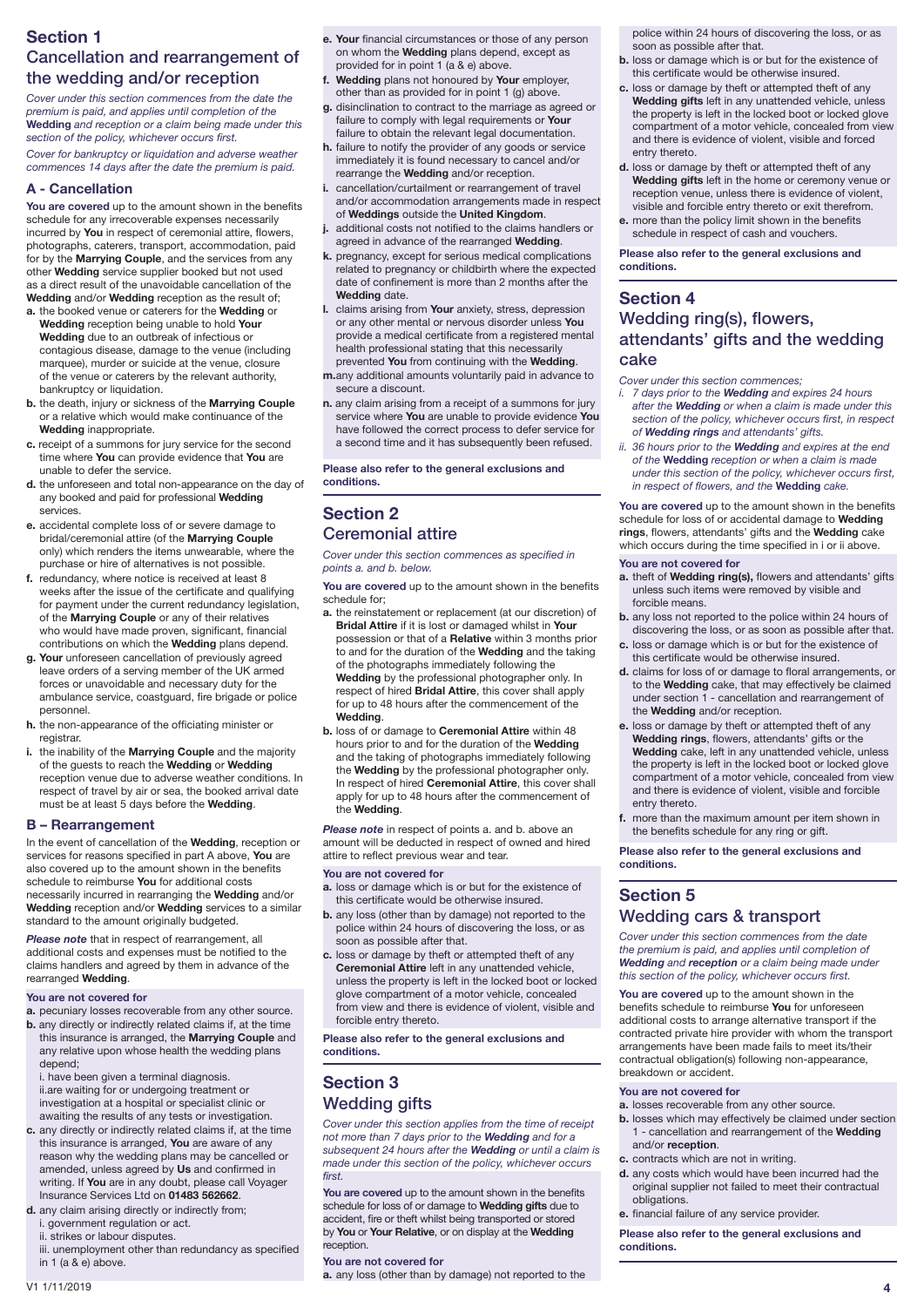# **Section 6**  Photography & video

*Cover under this section commences from the date the premium is paid, and applies until delivery of the photographs or video not exceeding 90 days after the Wedding reception date or a claim being made under this section of the policy, whichever occurs first.*

**You are covered** up to the amount shown in the benefits schedule to reimburse **You** for unforeseen expenses necessarily incurred to take/re-take wedding photographs or videos or refund any non-recoverable amount which **You** originally contracted to pay as a direct and necessary consequence of;

- **a.** non-appearance for any reason of the professional photographer or professional video operator contracted for the **Wedding**.
- **b.** loss of or damage to the original film or negatives, or loss or damage to whatever digital media on which the photographic images are being stored, by the professional photographer or professional video operator contracted for the **Wedding**, before copies are made such that final prints cannot be produced.

If it is planned to take photographs of the **Marrying Couple** cutting the **Wedding** cake, **We** will pay up to the amount shown in the benefits schedule to arrange an alternative photographic session necessitated by damage to the **Wedding** cake occurring within 48 hours before the conclusion of the **Wedding reception**. Any event that may lead to a claim being made for retaking the photographs of the cake cutting ceremony must be notified to the claims handlers within 48 hours of occurrence.

**Please note** in respect of points a and b above cover will only apply if more than 75% of the photographs originally commissioned and paid for are not provided by the professional photographer or professional video operator contracted for the **Wedding**.

### **You are not covered for**

- **a.** losses recoverable from any other source.
- **b.** losses which may effectively be claimed under section 1 - cancellation and rearrangement of the **Wedding** and/or **Wedding reception**.
- **c.** any costs which would have been incurred had the original supplier not failed to meet their contractual obligations.
- **d.** contracts not in writing.

**e.** financial failure of any service provider.

**Please also refer to the general exclusions and conditions.**

### **Section 7**  Financial failure of wedding service suppliers

*Cover under this section commences 14 days after the date the premium is paid, and applies until completion of the Wedding or a claim being made under this section of the policy, whichever occurs first.* 

**You are covered** up to the amount shown in the benefits schedule following the bankruptcy or liquidation of prebooked **Wedding service** suppliers in respect of;

- **a.** irrecoverable deposits in accordance with standard booking conditions.
- **b.** additional costs in arranging alternative equivalent services.

### **You are not covered for**

- **a.** any sums recoverable from any other source.
- **b.** any costs which would have been incurred had the
- original supplier not ceased trading. **c.** claims arising from circumstances known to **You** or in the public domain at the time of issue of this insurance.
- **d.** any additional amounts voluntarily paid in advance to secure a discount.
- **e.** claims arising from financial failure of a professional **Wedding** planner where there is no written agreement in place.

**Please also refer to the general exclusions and conditions.**

# **Section 8**  Personal accident

*Cover under this section commences no more than 24 hours before and applies until no more than 24 hours after the Wedding date.*

**You are covered** up to the amount shown in the benefits schedule for the payment of the following compensation to **You** or, where appropriate, **Your** legal representative(s) if **You** sustain bodily injury, which solely and independently of any other cause results in **Your** death, permanent total disablement, loss of sight or loss of limb(s) within 12 months of the accident.

*Permanent total disablement* means that for the twelve months following **Your** accident **You** are totally unable to work in any occupation whatsoever and at the end of that time there is no prospect of improvement *Loss of limb* means loss by physical severance at or above the wrist or ankle or the total and permanent loss of use of an entire hand, arm, foot or leg.

*Loss of sight* means total and permanent loss of sight which shall be considered as having occurred;

- **a.** in both eyes if your name is added to the Register of Blind Persons on the authority of a fully qualified ophthalmic specialist, or
- **b.** in one eye if the degree of sight remaining after correction is 3/60 or less on the Snellen Scale.

#### **You are not covered for**

- **a.** permanent total disablement if at the date of the accident **You** are over the statutory retirement age and are not in full time paid employment.
- **b.** losses arising from accidents involving **You** driving or being carried as a passenger in or on any quad bike, two or three wheeled vehicle of 250cc or over.
- **c.** the contracting of any disease, illness and/or medical condition.
- **d.** the injection or ingestion of any substance.
- **e.** any event which directly or indirectly exacerbates a previously existing physical bodily injury.

#### *Conditions*

- **a.** compensation shall not be payable under more than one of the above items in respect of the same accident, and the payment under any one item shall terminate. **Our** liability under this section of the certificate insofar as it applies to the person for whom such payment has been made.
- **b.** any claim must be certified by an independent medical practitioner.

**Please also refer to the general exclusions and conditions.**

### **Section 9**  Professional counselling

*Cover under this section commences from the date the premium is paid and applies until 3 months after the Wedding or a claim being made under this section of the policy, whichever occurs first.* 

**You are covered** up to the amount shown in the benefits schedule in respect of professional counselling that is recommended by a general practitioner for either of the **Marrying Couple** as a result of the unforeseen, unavoidable and permanent cancellation of the wedding due to the death of either of the **Marrying Couple** or either of the **Marrying Couple** electing not to continue

#### **You are not covered for**

with the marriage

**a.** claims arising from circumstances known to **You** at the time of issue of this insurance.

- **b.** claims arising from a condition for which a terminal diagnosis had been given prior to the date this insurance was arranged.
- **c.** claims arising from a condition for which a medical practitioner had advised against booking or commencing the **Wedding** and/or **Wedding reception**.
- **d.** professional counselling provided by a member of **Your** family.

**Please also refer to the general exclusions and conditions.**

# **Section 10**  Essential document indemnity

*Cover under this section commences from the date the premium is paid and applies until the Wedding takes place, as booked, or a claim being made under this section of the policy, whichever occurs first and applies only in respect of Weddings taking place outside the United Kingdom.*

**You are covered** up to the amount shown in the benefits schedule in respect of additional costs for travel, accommodation and fees necessarily incurred to obtain replacement copies of the documents which are essential to **Your Wedding** taking place outside the **United Kingdom**, and which, during the period defined above, are lost or damaged for reasons beyond your control.

*Essential documents* means the documentation required by the relevant foreign authority to enable the **Wedding** to take place as booked outside the **United Kingdom,** and shall include, but not be limited to, visas, birth certificates and passports.

### **You are not covered for**

- **a.** loss or damage;
- i. arising from confiscation or detention by customs officials or other authorities.
- ii. not reported to the consular representatives of the relevant issuing country within 24 hours of discovering the loss, or as soon as possible after that and a written report obtained.
- **b.** loss or theft from any unattended motor vehicle.
- **c.** claims which arise from **Your** lack of care or from reasons within **Your** control.
- **d.** loss of documents when stored in suitcases or other like receptacles whilst in the custody of the airline or other carriers.

**Please also refer to the general exclusions and conditions.**

### **Section 11**  Legal expenses

*Cover under this section commences no more than 24 hours before and applies until no more than 24 hours after the Wedding date.*

**You are covered** up to the amount shown in the benefits schedule for legal costs and expenses incurred by **You**, in the pursuit of legal proceedings by **You** or **Your** personal representative(s) for compensation and/or damages arising from or out of **Your** injury or death. It is a condition of this section of the insurance that **We** shall have complete control over the legal proceedings and the appointment of legal representation.

#### **You are not covered for**

- **a.** any claim brought against any person who has contracted to supply any aspect of the **Wedding** or **Wedding reception** including the **Wedding reception**  organiser.
- **b.** legal expenses incurred prior to the granting of **Our** support.
- **c.** any claim reported more than 31 days after the date of the incident giving rise to such claim.
- **d.** any claim where **We** consider your prospects of success in achieving a benefit are insufficient.
- **e.** claims arising in connection with injury or death occurring more than 24 hours before or more than 24 hours after the wedding date.
- **f.** claims for legal costs where **You** are pursuing legal action relating directly or indirectly to medical negligence or alleged medical negligence.
- **g.** claims emerging from the pursuance of a contingent fee agreement between **You** and **Your** counsel.
- **h.** pursuing claims as part of or on behalf of a group or organisation.

**Please also refer to the general exclusions and conditions.**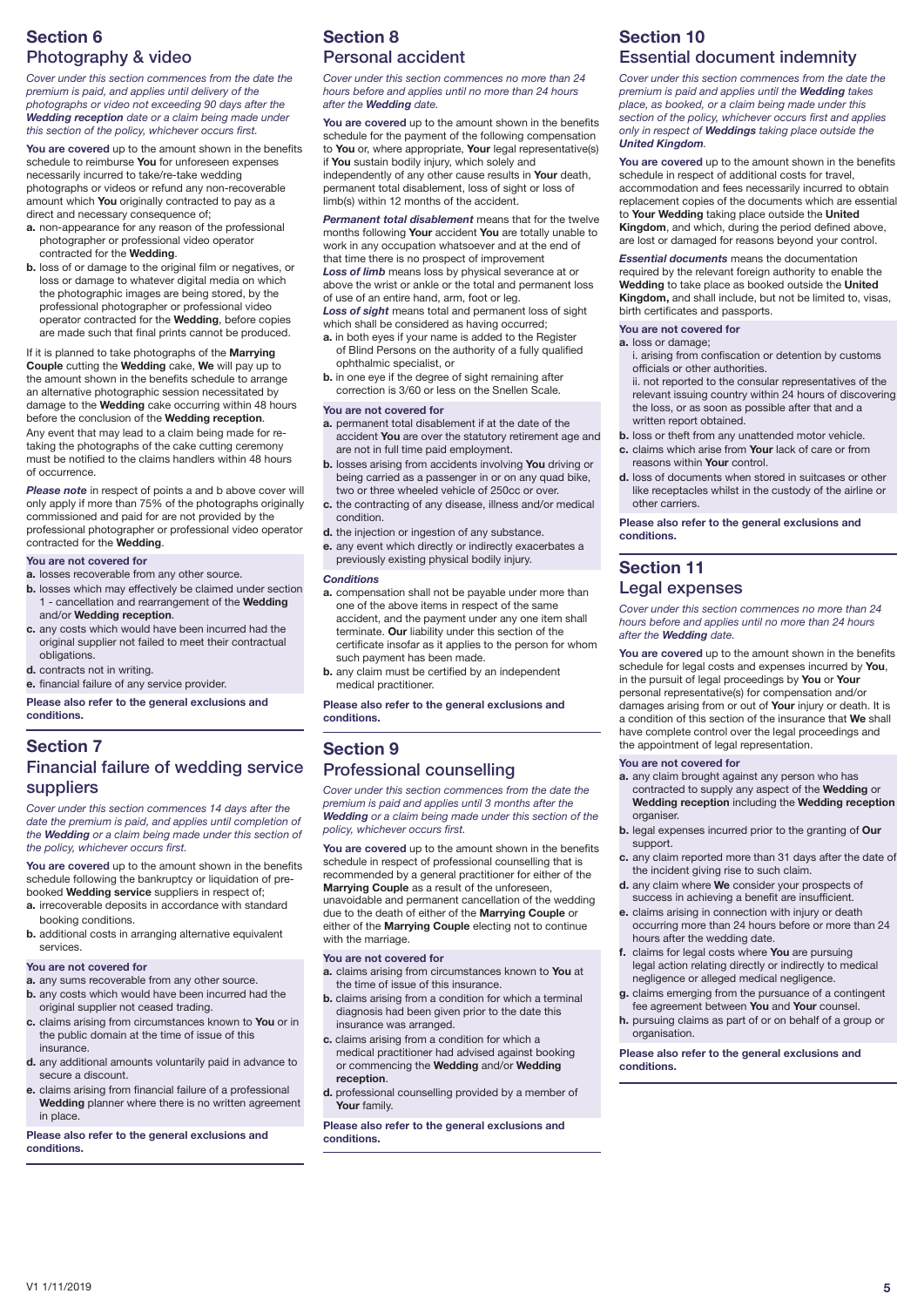# **Section 12**  Public liability for the Marrying **Couple**

### *Cover under this section commences no more than 24 hours before and applies until no more than 24 hours after the Wedding date.*

**You are covered** up to the amount shown in the benefits schedule in respect of **Your** legal liability arising from accidental injury to third parties or accidental loss of or accidental damage to third party property.

In the event of **Your** death we will, in respect of the liability incurred by **You**, indemnify **Your** personal representatives in the terms of and subject to the limitations of this section, provided that such personal representatives shall act as though they were **You** and observe, fulfil and be subject to the terms, exclusions and conditions of this section insofar as they can apply.

*Please note* this section does not provide an indemnity in respect of liabilities arising from the actions of anyone other than **You**, except insofar as **You** would be held liable for them at law, and does not include any additional liability accepted under a hiring or booking contract.

### **You are not covered for**

- **a.** any directly or indirectly related claims for **Weddings** taking place in the United States of America or Canada.
- **b.** any directly or indirectly related claims if **You** have bought the Liability Only option for **Weddings** taking place outside the **United Kingdom**.
- **c.** anything mentioned under you are not covered for under Special exclusions applicable to section 12 public liability for the **Marrying Couple**, section 13 - optional public liability extension for the guests & section 14 optional increase in public liability cover.

**Please also refer to the general exclusions and conditions.**

# **Section 13**  Optional public liability extension for the guests

*Cover under this section commences no more than 24 hours before and applies until no more than 24 hours after the Wedding date.*

*This section applies automatically if You have selected the Liability Only option. If You have selected one of the Silver, Gold, Amber, Platinum or Diamond packages then cover under this section will only apply if You have paid the appropriate additional premium, as shown on your certificate.*

Section 12 - public liability for the **Marrying Couple** is extended to cover all persons invited to the **Wedding** or **Wedding reception** by **You** in respect of legal liability arising from accidental injury to third parties or accidental loss of or damage to third party property.

Further, this section extends to include cover for amateur musicians or DJ's who have agreed to perform at the event on a free of charge basis.

#### **You are not covered for**

- **a.** any directly or indirectly related claims for weddings taking place outside the **United Kingdom**.
- **b.** anything mentioned under **You** are not covered for under Special exclusions applicable to section 12 public liability for the **Marrying Couple**, section 13 - optional public liability extension for the guests & section 14 optional increase in public liability cover.

**Please also refer to the general exclusions and conditions.**

# **Section 14**  Optional increase in public liability cover

*This section applies only where the appropriate additional premium has been paid, as shown on Your certificate. Cover under this section commences no more than 24 hours before and applies until no more than 24 hours after the Wedding date.*

**You are covered** up to the amount shown in the benefits schedule to increase the limit under section 12 - public liability for the **Marrying Couple** and section 13 optional public liability extension for the guests (if that has been selected).

#### **You are not covered for**

V1 1/11/2019 **6 a.** any directly or indirectly related claims for **Weddings** taking place outside **the United Kingdom**.

**b.** anything mentioned under **You** are not covered for under Special exclusions applicable to section 12 public liability for the **Marrying Couple**, section 13 - optional public liability extension for the guests & section 14 optional increase in public liability cover.

**Please also refer to the general exclusions and conditions.**

### **Special exclusions applicable to sections 12 - public liability for the Marrying Couple, 13 - optional public liability extension for the**

### **guests and 14 - optional increase in public liability cover.**

### **You are not covered for**

- **a.** liability arising from; i. the use or possession of vehicles, aircraft or watercraft, trailers or caravans.
- ii. loss of or damage to property belonging to or held in trust by **You**.
- iii. any wilful or malicious act. iv. the carrying on of any profession, trade or business.
- **b.** employers' liability, contractual liability or liability to a member of **Your** family.
- **c.** liability assumed by **You** by arrangement.
- **d.** liability arising from animals belonging to or in **Your** care, custody or control.
- **e.** liability arising from the ownership or occupation of land or buildings.
- **f.** liability arising from any criminal proceedings.
- **g.** liability arising from any wilful or malicious act, any act of vandalism or deliberate act.
- **h. Your** costs and expenses incurred without **Our** prior written consent.
- **i.** any liability arising out of the road traffic act or its equivalent.
- **j.** liability which is or but for the existence of this certificate would be insured by any other certificate except in respect of any excess beyond the amount payable under such other certificate, or which would have been payable under such other certificate had this insurance not been effected.
- **k.** liability for fines, penalties, liquidated damages or punitive exemplary, aggravated or multiplied damages.
- **l.** loss of or damage to any goods or other property sold, supplied, delivered, installed or erected by **You** and all costs of or arising from the need of making good, removal, repair, rectification, replacement or recall of; i. any such goods or property, or
- ii. any defective work executed by **You**.
- **m.**liability arising from the ownership or use of firearms or fireworks or other pyrotechnic devices or effects.
- **n.** loss or damage to flooring caused by footwear of any kind.
- **o.** any loss arising from ownership or use of bouncy castles or other inflatables.

**Please also refer to the general exclusions and conditions.**

# **Section 15**  Optional marquee & mobile W.C. unit and Event Equipment extension

*This section applies only where the appropriate additional premium has been paid, as shown on Your certificate. The period of hire must not exceed 5 days unless agreed by us and confirmed in writing.* 

**You are covered** up to the amount shown in the benefits schedule in the event of loss of or damage to **Marquees, Mobile W.C. Units** and **Event Equipment** by any cause not specifically excluded occurring during the period of hire. Cover is limited to the value of the item at the time of loss or damage and **We** reserve the right at our option to replace or reinstate any **Marquee, Mobile W.C unit** or **Event Equipment**.

*Please note* the policy limit may be increased to a maximum of £50,000 subject to the payment of an additional premium as shown on **Your** certificate.

#### **You are not covered for**

- **a.** any directly or indirectly related claims for **Weddings** taking place outside the **United Kingdom**.
- **b.** erection and/or dismantling of any hired property or Event Equipment.
- **c.** mobile generators of any kind.
- **d.** loss or damage suffered by **You** as a result of being deceived into knowingly parting with property.
- **e.** damage to flooring caused by footwear. **f.** consequential loss of any kind or description. ie any costs that are directly or indirectly caused by the

event which led to **Your** claim unless specifically stated in this policy. An example of such loss, damage or additional expense would be costs incurred in preparing a claim or loss of earnings following bodily injury or illness.

- **g.** theft of the **Marquee** or **Event equipment** unless there is violent and forcible entry or exit from the secured premises.
- **h.** pecuniary losses recoverable from any other source.
- **i.** any government regulation or act.

loss or theft from any unattended venue or vehicle.

### *Condition*

If at the time of the loss or damage the sum insured is less than the full cost of reinstating the **Marquee** and/ or **Mobile W.C. unit** and/or **Event Equipment** as new we will reduce the amount we pay for any claim by the proportion that the maximum amount payable bears to the full cost of reinstatement.

**Please also refer to the general exclusions and conditions.**

# **Section 16**

# Optional ceremonial swords cover

*This section applies only where the appropriate premium has been paid, as shown on Your certificate. Cover under this section commences as specified below.*

**You are covered** up to the amount shown in the benefits schedule for loss or damage to borrowed or hired ceremonial swords and accompanying regalia if they are lost or damaged whilst in **Your** possession or that of a relative within 7 days prior to the **Wedding**, and for 48 hours after.

### **You are not covered for**

- **a.** any directly or indirectly related claims for **Weddings** taking place outside the **United Kingdom**.
- **a.** loss or damage which is or but for the existence of this certificate would be otherwise insured.
- **b.** any loss (other than by damage) not reported to the police within 24 hours of discovering the loss, or as soon as possible after that.
- **c.** loss or damage by theft or attempted theft of any ceremonial swords or accompanying regalia left in any unattended vehicle unless the property is left in the locked boot or locked glove compartment of the vehicle, concealed from view and there is evidence of violent, visible and forcible entry thereto.

**Please also refer to the general exclusions and conditions.**

### **Section 17**  Optional increase in cancellation cover

*This section applies only where the appropriate additional premium has been paid, as shown on Your certificate. Cover under this section commences from the date the premium is paid, and applies until completion of the Wedding and/or Wedding reception or a claim being made under this section of the policy, whichever occurs first.*

**You are covered** up to the amount shown in the benefits schedule to increase the limit under section 1 cancellation and rearrangement of the **Wedding** and/or **Wedding reception**.

**You are not covered for** anything mentioned under **You** are not covered for under section 1 - cancellation and rearrangement of the **Wedding** and/or **Wedding reception.**

**Please also refer to the general exclusions and conditions.**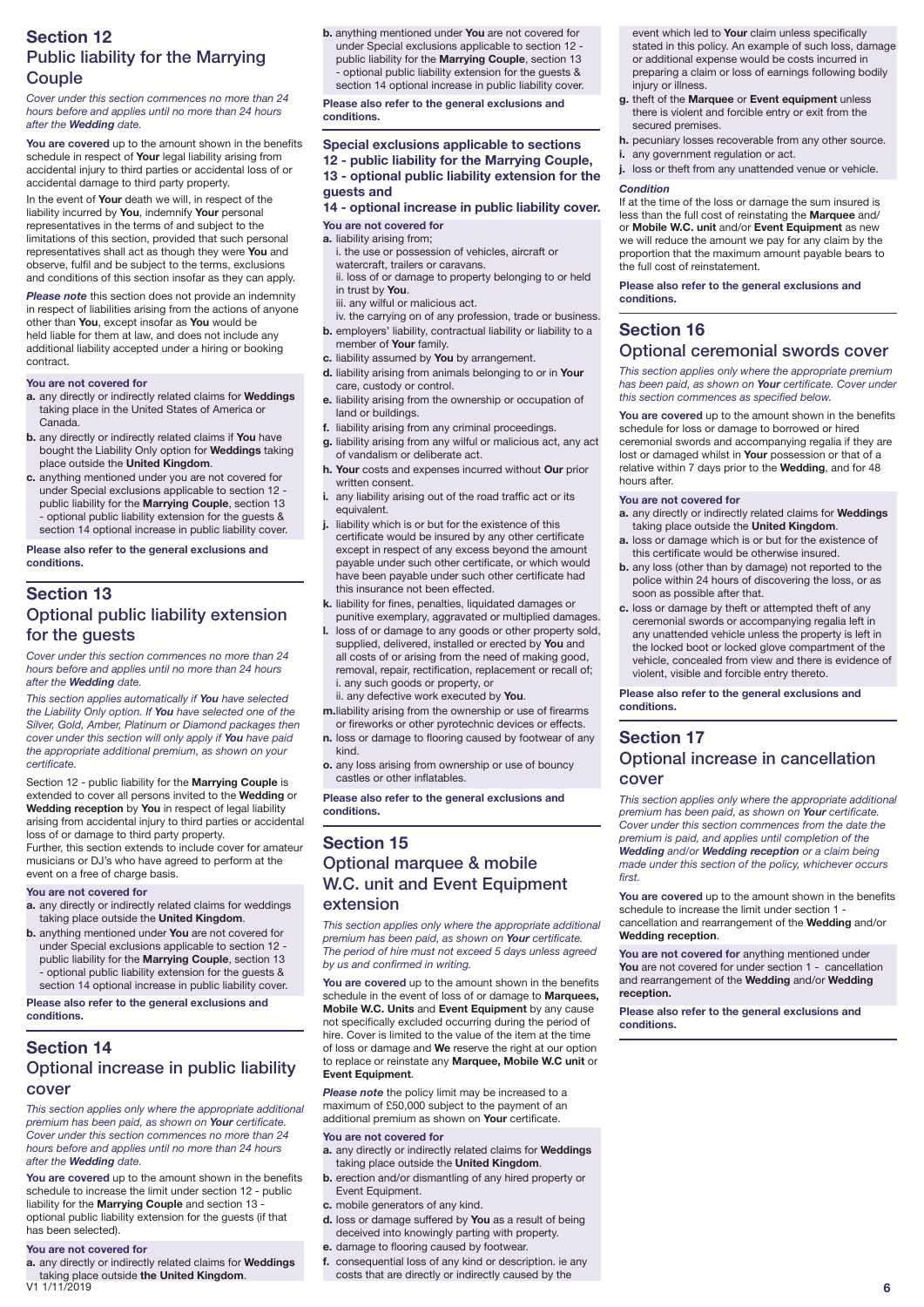### **General exclusions**

### **You are not covered for**

- **1.** any direct or indirect consequence of war, civil war, invasion, acts of foreign enemies (whether war be declared or not), rebellion, revolution, insurrection, military or usurped power, or confiscation, nationalisation, requisition, destruction of or damage to property by or under the order of any government, local or public authority.
- **2.** any direct or indirect consequence of terrorism as defined by the Terrorism Act 2000 and any amending or substituting legislation. **We** will, however, cover any loss or damage, caused by any act of terrorism provided that such act did not happen directly or indirectly because of biological, chemical, radioactive or nuclear pollution or contamination or explosion.
- **3.** losses directly or indirectly occasioned by pressure waves caused by aircraft or other flying devices travelling at sonic or supersonic speeds.
- **4. Your** wilfully, self-inflicted injury or illness, solvent abuse, alcohol abuse, the use of drugs (other than drugs taken in accordance with treatment prescribed and directed by a registered medical practitioner, but not for drug addiction) or self exposure to needless peril (except in an attempt to save human life).
- **5.** any direct or indirect consequence of:
- a) Irradiation, or contamination by nuclear material; or b) The radioactive, toxic, explosive or other hazardous or contaminating properties of any radioactive matter; or c) Any device or weapon which employs atomic or nuclear fission or fusion or other comparable reaction or radioactive force or matter.
- **6.** any loss whereby any period of disability or loss whatsoever is increased through **Your** own act or omission.
- **7.** any property more specifically insured.
- **8.** incidents which may give rise to a claim not notified in writing to **Us** (or **Our** claims service) within 31 days of the expiry of this insurance (other than as specified in section 6 - photography & video).
- **9.** losses arising as a result of consequential loss of any kind. ie any costs that are directly or indirectly caused by the event which led to **Your** claim unless specifically stated in this policy. An example of such loss, damage or additional expense would be costs incurred in preparing a claim or loss of earnings following bodily injury or illness.
- **10.**any claim arising directly or indirectly from injury, illness, death, loss, expense or other liability attributable to sexually transmitted disease.
- **11.**losses arising from prohibitive regulations by the government of any country.
- **12.**losses arising as a result of any unlawful act by **You** or criminal proceedings against **You** or any other person on whom the **Wedding** plans depend (other than in the event of **Your** obligation to attend a court of law under subpoena as a witness, unless such obligation to attend falls within **Your** occupation or professional or other similar capacity).
- **13.**persons acting against the advice of a medical practitioner.
- **14.**in respect of persons who are not resident in the **United Kingdom**, where such liability would not have existed had those persons been resident in the **United Kingdom** and not elsewhere, unless specifically agreed by **Us**.
- **15.**wilful or malicious acts and any acts of vandalism by persons invited to the **Wedding** or **Wedding reception** by **You**.
- **16.**any circumstance manifesting itself after the date of the **Wedding** and/or **Wedding reception** booking but prior to the date of issue of this certificate.
- **17.**third party rights and no party other than **You** may claim benefit under the terms of this insurance.
- **18.**any claim or expense of any kind caused directly or indirectly by pollution or contamination other than caused by a sudden, identifiable, unintended and unexpected incident which takes place in its entirety at a specific time and place during the period of insurance. All pollution or contamination which arises out of one incident shall be deemed to have occurred at the time such incident takes place.
- **19.**loss or theft from unattended venues or vehicles unless involving forcible or violent entry or exit.
- **20.**theft or attempted theft unless involving forcible or violent entry or exit from the secured premises.
- **21.**claims arising from the ownership or use of bouncy castles and other inflatables, firearms, fireworks or other pyrotechnic devices or effects.
- **22.**loss of or damage to the property insured due to or arising from;
	- i. wear and tear, inherent defect, rot, mildew, rust,

corrosion, frost, soiling, insects, woodworm, vermin, moth, dyeing or renovation.

- ii. electronic, electrical or mechanical breakdown, failure or derangement, faulty manipulation, design, plan, specification or materials.
- iii. gradual deterioration or market depreciation.
	- iv. atmospheric conditions.
	- v. shrinkage or change of colour.
- vi. confiscation, detention or any process of cleaning, restoration or repair.
- **23.**losses directly or indirectly occasioned by, happening through or in consequence of vaccinations.
- **24.**any part of a claim which is unproven or unsubstantiated. **25.**Any consequence, howsoever caused, including
- but not limited to Computer Virus of Electronic Data being lost, destroyed, distorted, altered, or otherwise corrupted.

 For the purposes of this Policy, Electronic Data shall mean facts, concepts and information stored to form useable data for communications, interpretations, or processing by electronic or electromechanical data processing or other electronically controlled hardware, software and other coded instructions for the processing and manipulation of data, or the direction and manipulation of such hardware.

 For the purposes of this Policy, Computer Virus shall mean a set of corrupting, harmful, or otherwise unauthorised instructions or code, whether these have been introduced maliciously or otherwise, and multiply themselves through a computer system or network of whatsoever nature.

# **General conditions**

**You** must comply with the following conditions to have the full protection of **Your** insurance. If **You** do not comply **We** may at **Our** option cancel the policy or refuse to deal with **Your** claim or reduce the amount of any claim payment.

- **1.** there is certain information that **We** need to know as it may affect the terms of the insurance cover **We** can offer **You**. **You** must, to the best of **Your** knowledge, give accurate answers to the questions **We** ask when **You** buy your Dreamsaver **Wedding** insurance policy. If **You** do not answer the questions truthfully it could result in **Your** policy being invalid and could mean that all or part of a claim may not be paid. If **You** think **You** may have given **Us** any incorrect answers or if **You** want any help, please contact Voyager Insurance Services Ltd on **01483 562662** as soon as possible and **We** will be able to tell **You** if **We** can still offer **You** cover.
- **2.** written notice of any event which may give rise to a claim shall be given to **Us** (or **Our** claims service) as soon as possible and in any event no later than 31 days after the incident giving rise to the loss. All documents, certificates and evidence required in support of a claim, including items being claimed for if required by **Us**, shall be produced by **You** and at **Your** expense. Additional action then depends on the type of claim;

*a.* theft, loss, malicious damage or vandalism - tell the police immediately.

*b.* legal liability for injury or damage - forward to **Us** immediately upon receipt any writ, summons or other legal process issued or commenced against **You**. **You** must not negotiate, admit or repudiate any claim without **Our** written consent.

*c.* **You** must provide **Us**, at **Your** expense, with all necessary details and evidence which **We** ask for concerning the cause and amount of any loss, damage or injury (including receipts for **Wedding** gifts, money and vouchers).

- **3.** except with **Our** written consent, no person is entitled to admit liability on **Our** behalf or to give any representations or other undertakings binding upon **Us**. **We** shall be entitled to conduct all proceedings arising out of or in connection with claims in **Your** name, and to instruct solicitors of **Our** own choice for this purpose.
- **4.** the due observance and fulfilment of all the terms and conditions of this insurance by **You**, or anyone acting on **Your** behalf, insofar as they relate to anything to be done or complied with by **You**, or anyone acting on **Your** behalf, shall be a condition precedent to **Our** liability to make any payment under this insurance.
- **5.** no refund of premium is allowed (other than in respect of the premium refund guarantee) once the insurance has been effected.
- **6. You** must exercise due care and attention at all times for the safety of **Your** property and take all necessary steps to prevent accident, loss or damage.
- **7.** if **You** or anyone acting on **Your** behalf makes any claim knowing it to be false or fraudulent in any way then this insurance shall become void, premiums non-

refundable and all claims shall be forfeited.

- **8.** if at the time of any loss, damage or liability arising under this insurance there is any other insurance covering the same loss, damage or liability, **We** will pay only our rateable proportion.
- **9. You** may not transfer your interest in this insurance. **10.Our** total liability shall not exceed the respective sums stated in the summary.
- **11.You** shall submit to medical examination at **Your** own expense except post mortem which **We** reserve the right to have undertaken at **Our** own expense.
- **12.We** may at **Our** own expense take proceedings in **Your** name to recover compensation or secure an indemnity from any third party in respect of any loss or damage covered by this insurance, and any amount so recovered shall belong to **Us**.
- **13.**in the event of a claim, **You** must produce documentation to show that original contractual obligations with suppliers were evidenced, or that ownership of goods existed, in writing.
- **14.You** may not claim under more than one section or part of this certificate for the same financial loss.
- **15.**this certificate may be rescinded or cancelled without the consent of a third party.
- **16.**a person who is not a party to this contract has no right under the Contracts (Rights of Third Parties) Act 1999 to enforce any term of this contract but this does not affect any right or remedy of a third party which exists or is available apart from that Act.
- **17.**at least one of the **Marrying Couple** must be resident in the **United Kingdom** unless agreed by **Us** and confirmed in writing.